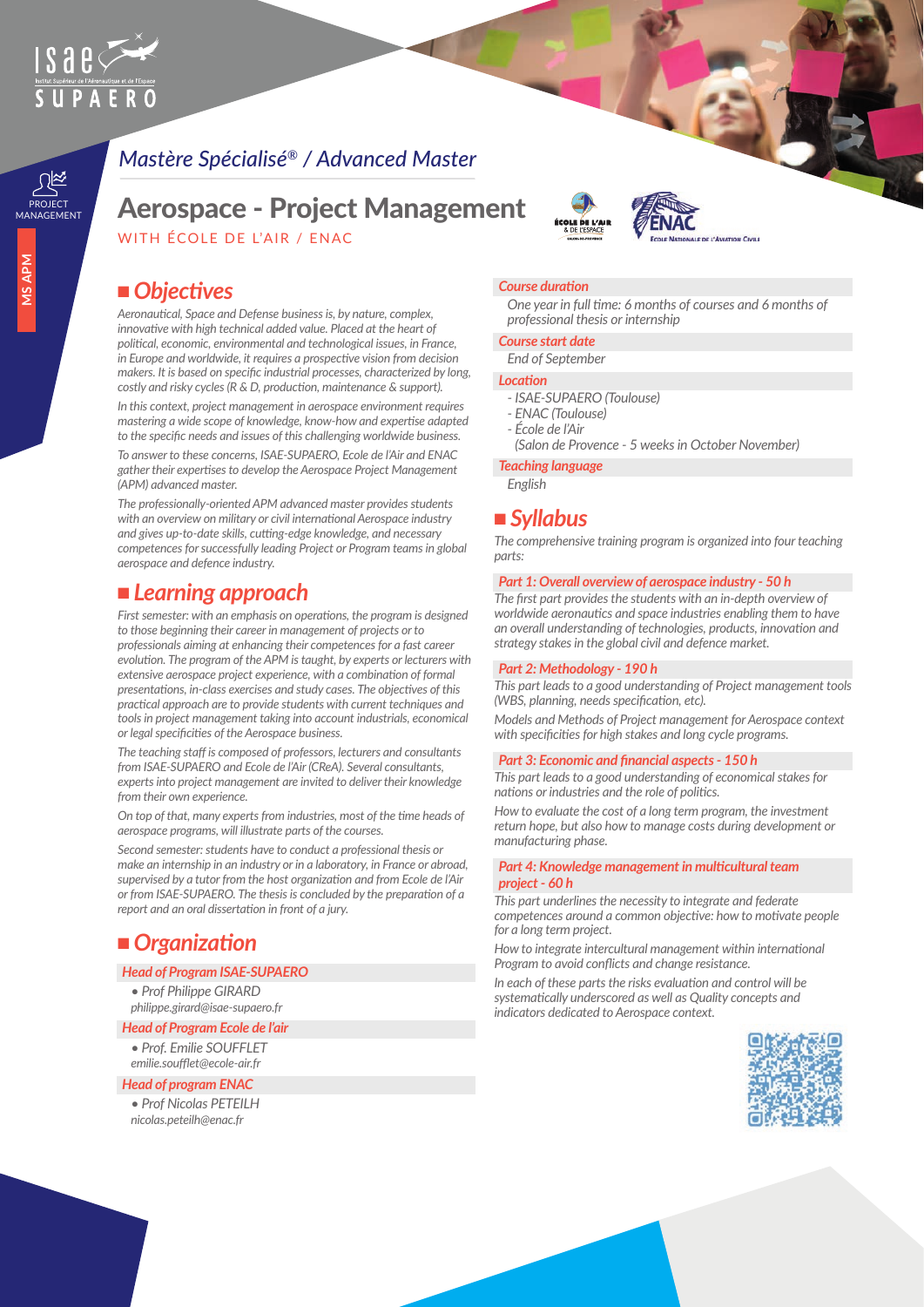# <sup>n</sup> *Career opportunities*

*APM advanced master program leads students to integrate or to become Head of Aerospace program team. To conceive and pilot complex projects with permanent care of costs and risks control in Aerospace companies or in defense* 

*Companies recruiting our students:*

*AIRBUS, Air France, AVIC, Liebherr Aerospace, Reliance Defence, Scalian, Safran Electronics & Defense, Elron Consulting, Jet Aviation, RUAG Aerospace Structures…*

#### *PMI Certification*

**PMI**

*The APM program offers you to get PMI Certifications: CAPM or PMP. In an increasingly changing world, professional certification ensures that project managers to meet the demands of space projects through the globe. By offering an additional month of training, you will be specially prepared to CAPM or PMP exams. Volunteers will have opportunity to complete the APM diploma with a PMI certification well known and appreciated through the world and which open door to success. Teachers for preparation are certified themselves and experts of PMBOK reference.*



### *Why did you choose ISAE-SUPAERO and apply for this MS? What were your objectives?*

*PAVITHRA MANGHAIPATHY Graduated in 2019 Project coordinator | Swedish Space Corporation*

*At my masters program at Georgia Tech we had a presentation from ISAE-SUPAERO and even before that while I was researching Global Aerospace Programs I had come across ISAE-SUPAERO several times. Having the chance to talk to my professors and also interact with the panel at the presentation solidified my decision to apply because I was looking for a global program. As for the APM Advanced Masters, I sat and thought about where I wanted to be in the Aerospace Industry, I had an American Degree which was very research focused but I wanted to gain a better understanding of the Global industry situation. In order to do so, the MS APM course at ISAE-SUPAERO offered a package that was very broad and I felt as though I could benefit from the learning experience.*

*MARK ESPAGNET Graduated in 2020 Project Manager Connectivity Services | Eutelsat*

*Joining the MS APM was for me a way to develop complementary knowledge to those of an engineer. Indeed, project management skills are key in today fast changing environment and they allow being proactive in the success of your company. In addition, a path as an R&D engineer was not what I sought and the APM training was a way for me to show it to recruiters and companies from the aerospace sector.*

### *According to your experience, what are the strong assets of the Master?*

*I think the strongest asset of the Masters is that it covers a lot of topics. While that may seem a bit daunting, it really offers the chance to see the industry for what it is and appreciate it's vast diversity. The Aerospace Industry is very complex and is very unique in its own right, combine that with the turnover and rate of development, I think this master puts it all into perspective and helps you really plan out a path.* 

*1. Meeting students with different backgrounds, from all over the world, with or without any professionnal experience brings a lot of diversity and allow to grow-up your way of thinking as a future project manager*

*2. All courses in English, learning project management vocabulary and best-practices in English*

*3. Support by a strong APM-network*

*4. Gathering general knowledge/culture of the Aerospace sector*

#### *What are your career plans?*

*Currently, I want to invest all my energy into understanding how I can contribute to design and innovation now that I have both a technical and non-technical basis and reach a balanced approach. Even in the long term, I want to focus on streamlining innovation to be more open, inclusive and efficient.* 

*It is difficult to say right know. To grow as a Project Manager in a challenging, at the forefront, and international environment, to be able in a close future to draw an ambitious career path in the space industry.*